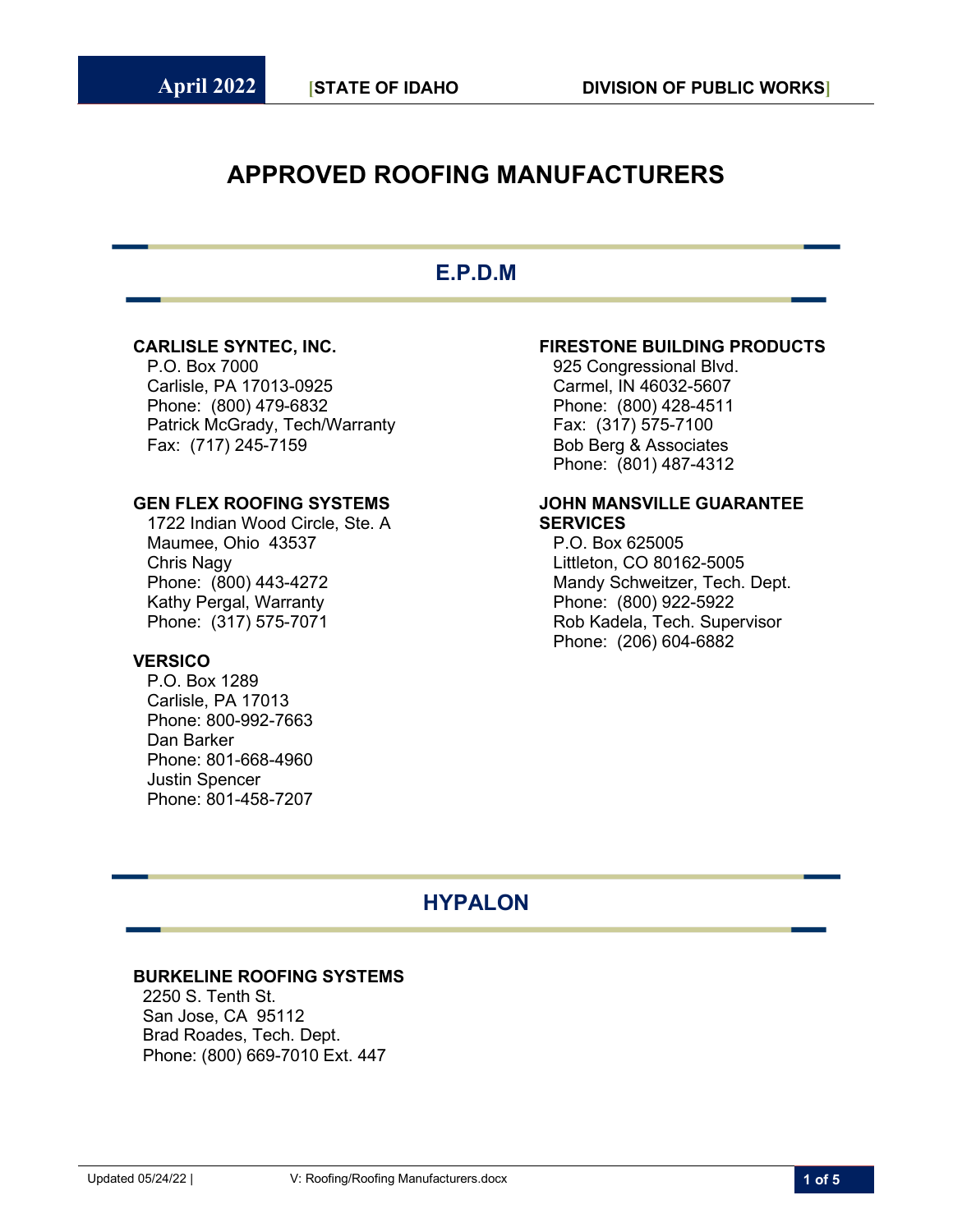## **STANDING SEAM METAL ROOFS**

### **ATAS INTERNATIONAL BUTLER MFG**

 6612 Snowdrift Road 7440 Doe Ave. Allentown, PA 18106 **Visalia, CA 93279**  Fax: (610) 395-9342 Phone: (253) 630-1651 Matt Stenshoel, Tech. Rep. Fax: (866) 283-4289 Phone: (208) 908-3085

3449 Hempland Rd. Lancaster, PA 17604-4608 William Oley Phone: (800) 477-2741 Phone: (800) 321-9336 Fax: (800) 283-4289 Jack Sather Phone: (208) 664-6815

**MBCI MBCI METAL SALES MFG**<br>P.O. Box 16027 **1800 18027** 1800 **120** Salt Lake City, UT 84116 Sellersburg, IN 47172 David Bushman, Regional Manager Phone: (812) 246-1935 Phone: (801) 530-4975 Fax: (812) 246-0829

Phone: (800) 468-1441 **Jim Schrumpf, Area Manager** Phone: (819) 968-3405

# **FABRAL GARLAND CO., INC.**

P.O. Box 4608 Cleveland, OH 44105-2197

7800 State Rd 60 Lee Mosbrucker Phone: (509) 536-6565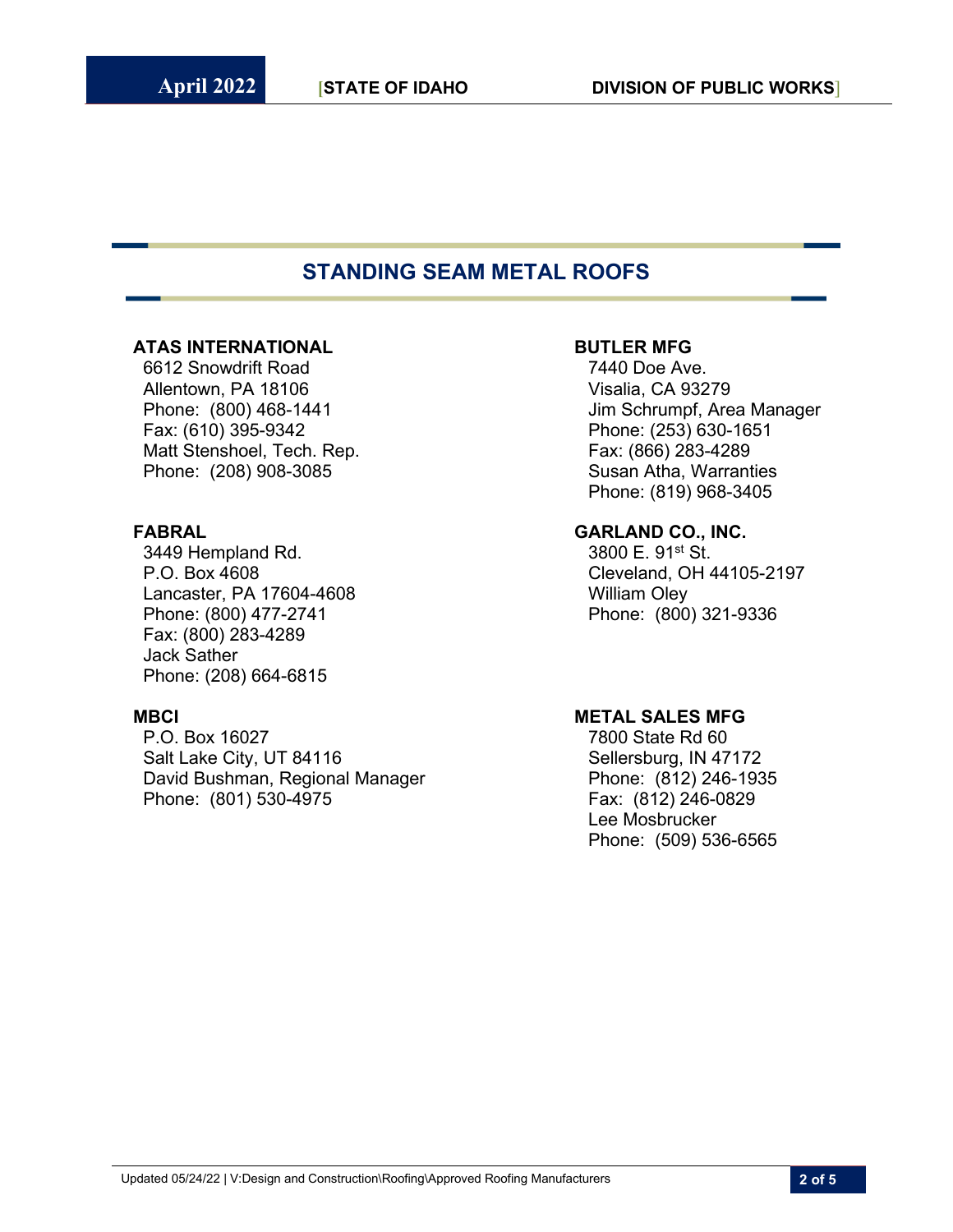# **MODIFIED BITUMEN ROOFS**

### **GARLAND CO., INC. IKO RESEARCH**

3800 East 91st Street 40 Hansen Road S. Fresno, CA 93706-1334 Brampton, Ontario Dick DeBacco L6W 3H4 Canada Phone: (800) 321-9336 Darrel Henderson

# **JOHN MANSVILLE M.B TECHNOLOGY**

Littleton, CO 80162-5005 Larry Netz, Tech. Dept. John Cambruzzi, Tech. Dept. **Phone: (800) 621-9281** Phone: (800) 922-5922 Fax: (303) 978-2870 Bob Cuje Phone: (303) 721-1857

### **PERFORMANCE ROOF SYSTEMS, INC.**

4821 Chelsea Ave. Kansas City, MO 64130-2881 Kent Hunt, Denver Phone: (800) 727-9872 Brian Oartridge Phone: (800) 727-5103 Fax: (816) 921-5540

Phone: (800) 387-2381 ext. 426 Fax: (905) 450-3620

**GUARANTEE SERVICES**<br>188 S. Teilman Ave.<br>1: Fresno, CA 93706-1 Fresno, CA 93706-1334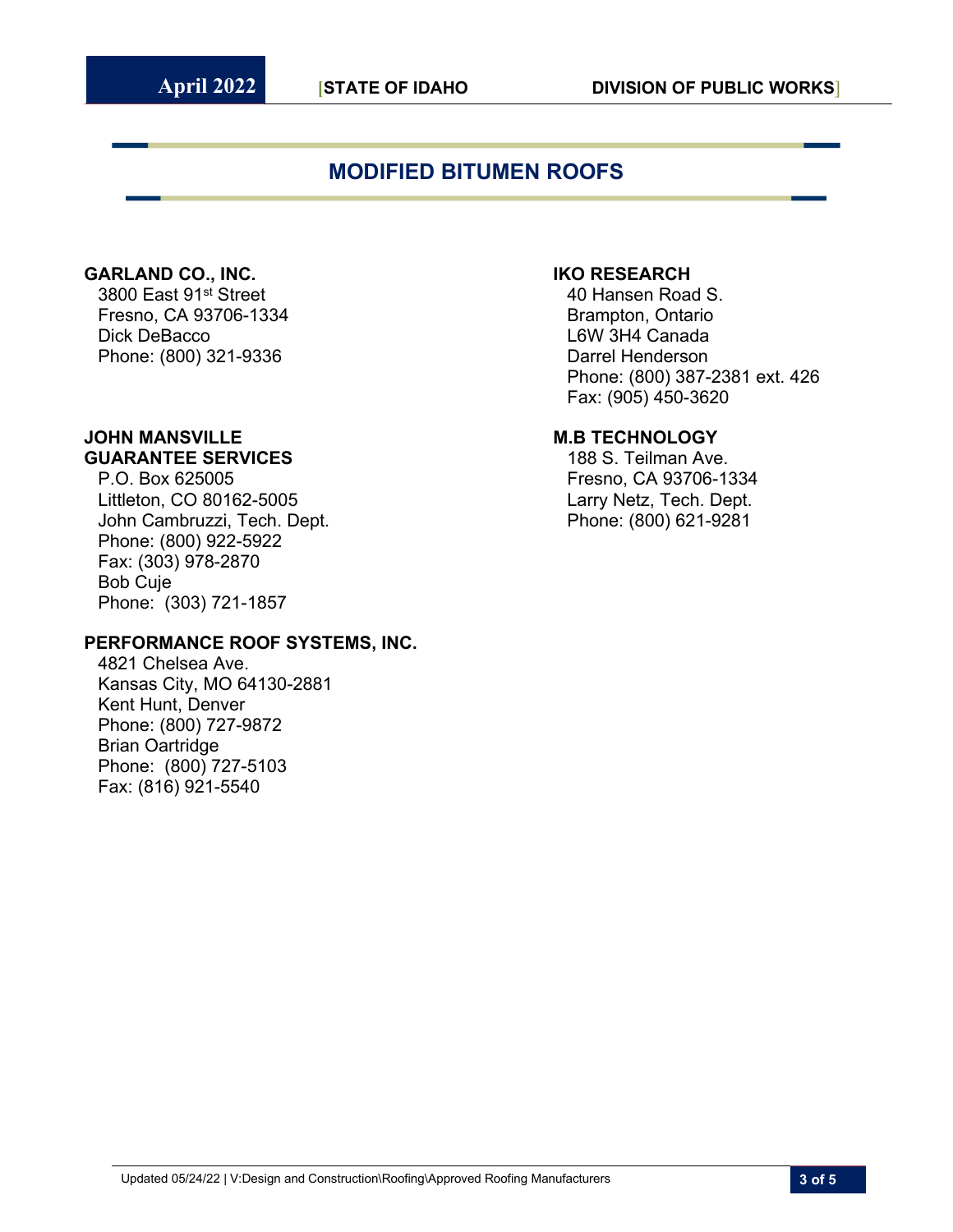## **P.V.C.**

### **CARLISLE SYNTEC GAF**

 P.O. Box 7000 1404 S. Island Glen Carlisle, PA 17013-0925 Eagle, ID 83616 Phone: (800) 479-6832 Mike Chrismer George Katch Phone: (800) 445-9330 Phone: (435) 658-4953 Cell: (208) 761-2596 Matt Stenshoel Phone: (208) 908-3085

Clancy, MT 59634 **P.O. Box 25005**  Phone: (208) 921-0935 Phone: (800) 922-5922 Phone: (330) 202-5931 Phone: (206) 604-6882

### **SARNAFIL VERSICO**

100 Dan Rd **P.O. Box 1289** Canton, Massachusetts 02021 Carlisle, PA 17013 Phone: (800)421-1662 Phone: 800-992-7663 Jim Rubenacher **Dan Barker** Dan Barker Phone: (800) 451-2504 Phone: 801-668-4960 **Brian Weyland Communist Communist Spencer** Spencer Phone: (800) 727-6234 Phone: 801-458-7207 Bill Gillette, Seattle, Washington Phone: (253)-872-2393

### **FIBERTITE JOHN MANSVILLE,**  4 Clark Creek Loop **GARANTEE SERVICES**

 Phone: (406) 431-8435 Littleton, Colorado 80162-5005 Dustin Godfrey, Local Rep. Mandy Schweitzer, Tech. Dept. Becky Sacco, Warranty Dept. The Rob Kadela, Tech. Supervisor